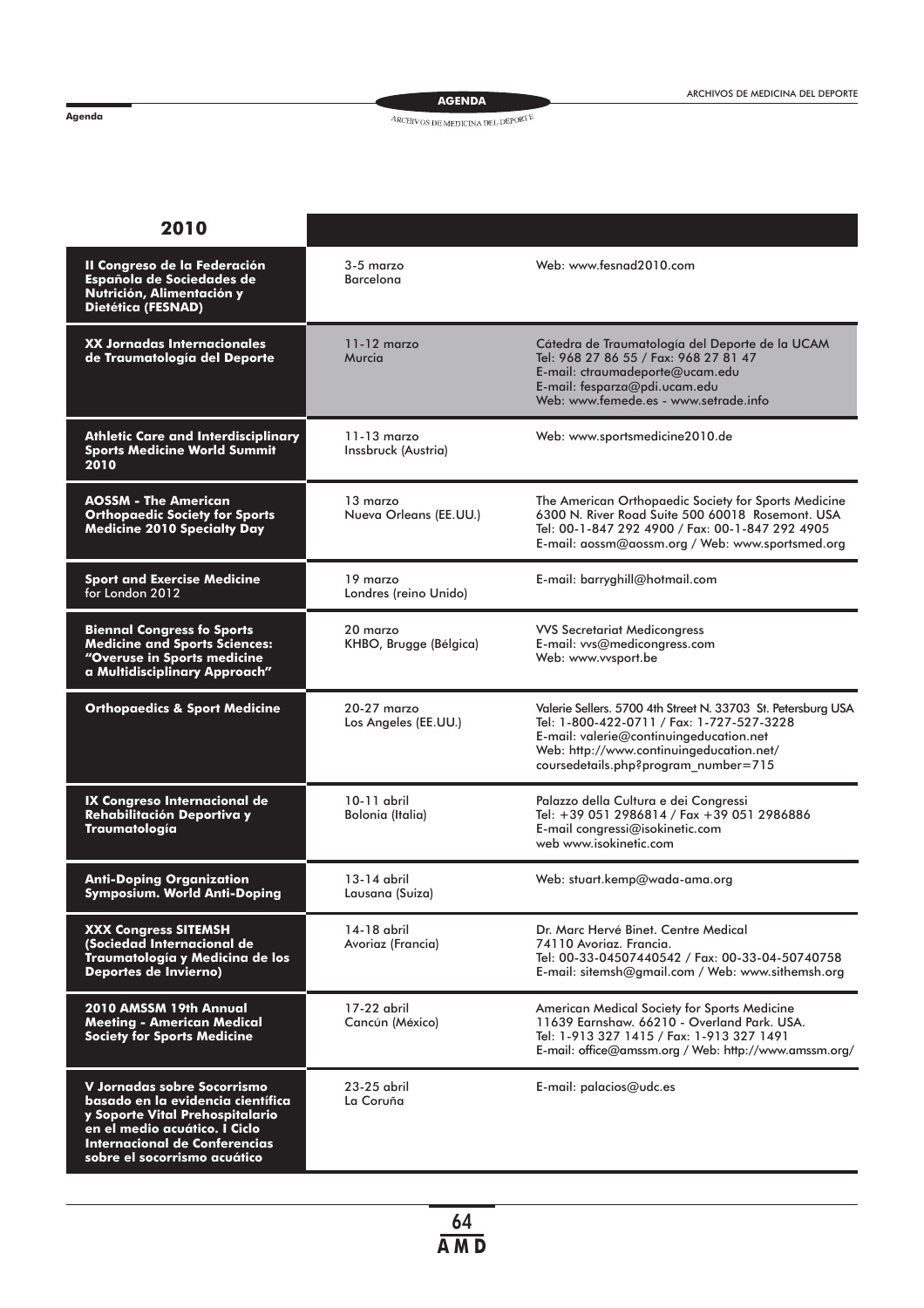**Agenda**

| <b>XXIX Congreso Nacional de</b><br>de la SEROD (Sociedad Española<br>de Rodilla)                                                                                                                                                                                         | 28-30 abril<br>Málaga                         | Torres Pardo. Nàpols, 187 2°. 08013 Barcelona<br>Tel: 93-2463566 / Fax: 93-2317972<br>E-mail: e.torres@torrespardo.com<br>Web: www.torrespardo.com                              |
|---------------------------------------------------------------------------------------------------------------------------------------------------------------------------------------------------------------------------------------------------------------------------|-----------------------------------------------|---------------------------------------------------------------------------------------------------------------------------------------------------------------------------------|
| IX Congreso Nacional de<br>Enfermería en Traumatología<br>y Ortopedia (AEETO 2010)                                                                                                                                                                                        | 28-30 abril<br>San Sebastián                  | www.fabulacongress.es/aeeto                                                                                                                                                     |
| <b>Growing Child in High</b><br><b>Performance Sport</b>                                                                                                                                                                                                                  | 30 abril - 1 mayo<br>Birminghan (Reino Unido) | Web: www.british-gymnastics.org                                                                                                                                                 |
| Master en Medicina subacuática<br>e hiperbárica                                                                                                                                                                                                                           | mayo                                          | $E$ -mail: cris@comb.es<br>www.cccmh.com                                                                                                                                        |
| <b>Urgent Care, Sports Medicine</b><br>and Primary Care: An Evidence<br><b>Based Trifecta</b>                                                                                                                                                                             | 3-7 mayo<br>Sarasota, Florida (EE.UU.)        | American Medical Seminars, Inc. P.O.<br>Box 49947, 34230-6947 Sarasota, USA<br>Tel: 941-388-1766 / Fax: 941-365-7073<br>E-mail: mail@ams4cme.com<br>Web: http://www.ams4cme.com |
| III Congreso Internacional de<br>Ciencias del Deporte y Educación<br>Física                                                                                                                                                                                               | 6-8 mayo<br>Pontevedra                        | Tel: 645-973846<br>E-mail: secretariaacuga@yahoo.es<br>Web: www.congresodeporte.com                                                                                             |
| Curso de Ecografía Músculo<br><b>Esquelética</b>                                                                                                                                                                                                                          | 7 mayo<br>Madrid                              | SonoSite. Tel: 912682299 / Fax: 91640917<br>E-mail: formacion@sonosite.com<br>Web: www.sonosite.com                                                                             |
| <b>IV Congreso SLARD, XI</b><br>Congreso Internacional de la<br>Asociación Argentina de<br>Artroscopía (AAA), XIII Congreso<br>Asociación Argentina de<br>Traumatología del Deporte (AATD)<br>y la Asociación Americana<br>de Ortopedia y Medicina<br>del Deporte (AOSSM) | 5-9 mayo<br><b>Buenos Aires (Argentina)</b>   | E-mail: info@slard.org<br>Web: www.artroscopia.com.ar                                                                                                                           |
| <b>Adapted Physical Activity</b><br>over Life-Span                                                                                                                                                                                                                        | 6-8 mayo<br>Jyväskylä (Finlandia)             | Web: www.eucapa2010.org                                                                                                                                                         |
| International Conference on<br>Sport and Sport Science in Athens                                                                                                                                                                                                          | 7-10 mayo<br>Atenas (Grecia)                  | Web: www.atiner.gr                                                                                                                                                              |
| 28 Congreso de la Sdad.<br>Marroquí de Cirugía                                                                                                                                                                                                                            | 19 mayo<br>Marrakech (Marruecos)              | Tel/fax: 00-212-5-37671888<br>E-mail: smacot@menara.ma                                                                                                                          |
| <b>XXXI Congreso Mundial FIMS</b><br>de Medicina del Deporte                                                                                                                                                                                                              | 19-22 mayo<br>Puerto Rico                     | Secretario General: Dr. Pigozzi.<br>$E$ -mail: fabio.pigozzi@iusm.it<br>Web: www.fims.org                                                                                       |
| 5th IWG World Conference on<br><b>Women and Sport</b>                                                                                                                                                                                                                     | 20-23 mayo<br>Sydney (Australia)              | Web: www.iwg-gti.org                                                                                                                                                            |
| <b>Third International Conference</b><br><b>Physical Education and Sports</b><br>Science (ICPESS 2010)                                                                                                                                                                    | 25-28 mayo<br>Singapur (Singapur)             | Web: nieacis.servy.net/fmp/users/ICPESS/form.html                                                                                                                               |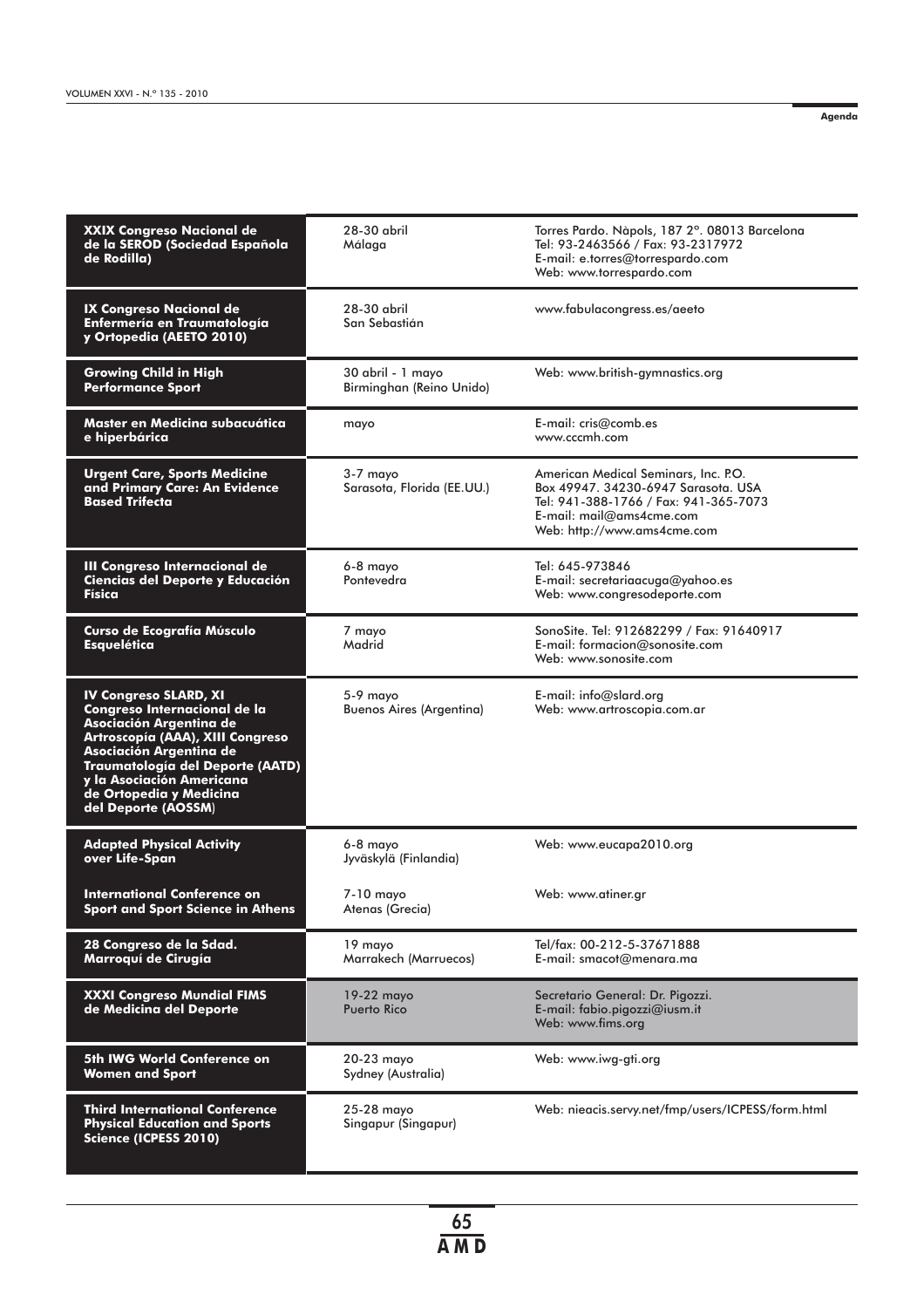|--|

| Jornada Miocardiopatías<br>hereditarias y muerte súbita<br>juvenil                                                               | 28 mayo<br>Sevilla                         | Unidad de Formación Continuada<br>Tel: 955-008222 / Fax: 955-693437<br>E-mail: rafael.cruz.sspa@juntadeandalucia.es                                                                                                                  |
|----------------------------------------------------------------------------------------------------------------------------------|--------------------------------------------|--------------------------------------------------------------------------------------------------------------------------------------------------------------------------------------------------------------------------------------|
| <b>Congress on Physical Activity</b><br>for Young Children in Epinal                                                             | 28-29 mayo<br>Epinal (Francia)             | Web: www.epinal.fr                                                                                                                                                                                                                   |
| <b>XXI Congreso EFORT</b>                                                                                                        | 2-5 junio<br>Madrid                        | Tel: 00-11-41444484400<br>Fax: 00-011-41444484411<br>E-mail: office@efort.org<br>Web: www.efort.org                                                                                                                                  |
| 57th Annual Meeting of ACSM<br>"Exercise is Medicine"                                                                            | $2-10$ junio<br>Baltimore (EE.UU.)         | E-mail: meetings@acsm.org                                                                                                                                                                                                            |
| 2010 Wingate Congress of<br><b>Exercise and Sport Sciences</b>                                                                   | 3-6 junio<br>Netanya (Israel)              | E-mail: congress@wincol.ac.il                                                                                                                                                                                                        |
| XXIV Congreso Nacional de<br>la Sociedad para el estudio de<br>las enfermedades del raquis                                       | 4-5 junio<br>Santiago de Compostela        | Viajes Villarreal S.A Av. García Lorca s/n.<br>Edif. Club Municipal de Hielo<br>29630 Benalmádena (Málaga)<br>Tel: 952 445 586 / Fax: 952 564 632.<br>E-mail: congresos@viajesvillarreal.com<br>Web: http://www.viajesvillarreal.com |
| 14th ESSKA Congress -<br><b>European Society of Sports</b><br><b>Traumatology, Knee Surgery</b><br>and Arthroscopy               | 9-12 junio<br>Oslo (Noruega)               | Intercongress GMBH. Wilhelmstr 7.<br>65185 Wiesbaden, Germany<br>Tel: 00-49-0611977160 / Fax: 00-49-06119771616<br>E-mail: esska@intercongress.de<br>Web: www.intercongress.de                                                       |
| 13th World Sport for All<br><b>Congress</b>                                                                                      | 14-17 junio<br>Helsinki (Finlandia)        | Web: www.sportforall2010.org                                                                                                                                                                                                         |
| 48 Congreso de la SERMEF                                                                                                         | 15-18 junio<br>Las Palmas (Islas Canarias) | Torres Pardo. Nápoles 187, 2°. 08013 Barcelona<br>Tel: 93-2463566 / Fax: 93-2317972<br>E-mail: m.velazquez@torrespardo.com<br>Web: www.sermef.es                                                                                     |
| <b>8th Central European</b><br><b>Orthopaedic Congress</b>                                                                       | 16-18 junio<br>Pecs (Hungría)              | $E$ -mail: ceoc@asszisztencia.hu<br>Web: www.asszisztencia.hu                                                                                                                                                                        |
| <b>Biomechanics and Medicine</b><br>is Swimmina                                                                                  | 16-19 junio<br>Oslo (Noruega)              | Web: www.nih.no                                                                                                                                                                                                                      |
| Jornadas Internacionales de<br>actualizaciones en las áreas de<br>medicina, preparación física y<br>deporte: Baloncesto de élite | 17-19 junio<br>San Sebastián               | Cursos de verano UPV.<br>Tel: 943-219511 / Fax: 943-219598<br>E-mail: alumnos@sc.ehu.es / cursosverano@sc.ehu.es /<br>gipuzkobasket@gipuzcobasket.com<br>Web: www.sc.ehu.es/cursosverano.com<br>www.gipuzkobasket.com                |
| <b>15th Annual ECSS (European</b><br><b>College of Sport Science)</b><br><b>Congress</b>                                         | 23-26 junio<br>Antalya (Turquía)           | www.ecss-congress.eu                                                                                                                                                                                                                 |
| II Cumbre Iberoamericana de<br><b>Educación Física y Deporte</b><br>Escolar. I Simposio de Act.<br>Física y Calidad de Vida      | 8-10 julio<br>La Habana (Cuba)             | Comité Organizador Internacional<br>Tel: 00-53-7-6455007<br>E-mail: convencion@inder.cu                                                                                                                                              |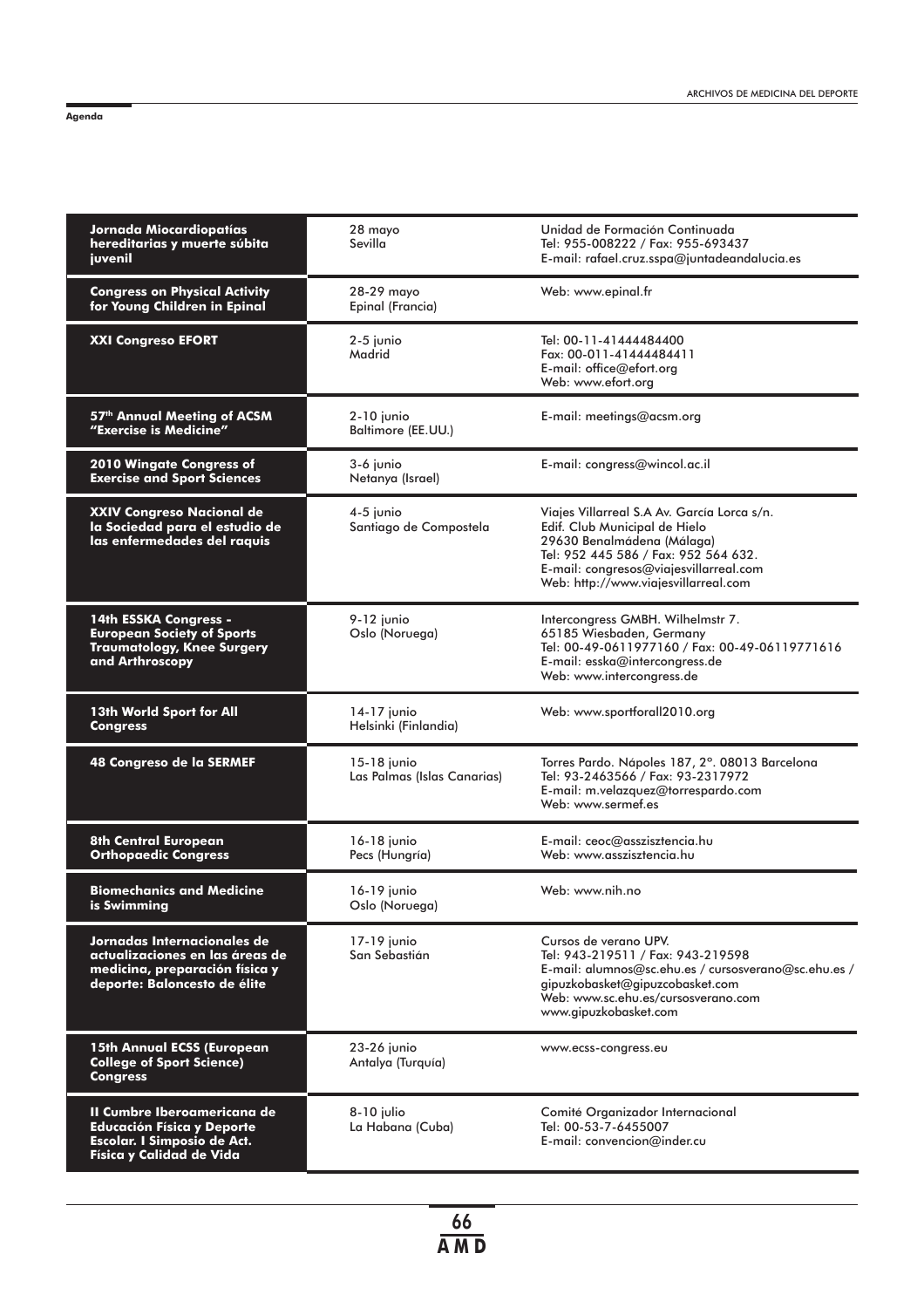**Agenda**

| 2010 Annual Meeting of the<br><b>American Orthopaedic</b><br><b>Society for Sports Medicine</b><br>(AOSSM)                             | 15-18 julio<br>Providence (EE.UU.)         | Janise Selan, Director of Education, AOSSM<br>Providence (USA). Tel: 00-1-847-292-4900<br>Fax: 00-1-847-292-4905<br>E-mail: jan@aossm.org<br>Web: www.sportsmed.org                                                                                                                   |
|----------------------------------------------------------------------------------------------------------------------------------------|--------------------------------------------|---------------------------------------------------------------------------------------------------------------------------------------------------------------------------------------------------------------------------------------------------------------------------------------|
| 38th annual 2010 IAPS<br><b>Meeting</b>                                                                                                | 15-19 septiembre<br>Roma (Italia)          | Web: iaps.net/2009/09/38th-annual-conference-rome                                                                                                                                                                                                                                     |
| ICRS 2010 - 9th World<br><b>Congress of the International</b><br><b>Cartilage Repair Society</b>                                       | 26-29 septiembre<br>Sitges (Barcelona)     | E-mail: office@cartilage.org<br>Web: www.cartilage.org                                                                                                                                                                                                                                |
| 14° Journees Lyonnaises de<br>Chirurgie du Genou                                                                                       | 7-9 octubre<br>Lyon (Francia)              | Web: www.lyon-genou.com                                                                                                                                                                                                                                                               |
| 41 Congreso Nacional de<br>Podología                                                                                                   | 8-10 octubre<br>Gijón                      | Colegio Oficial de Podólogos de Asturias<br>Caveda, 21. 1°. 33002 Oviedo<br>Tel: 985 22 98 92 / Fax: 984 05 12 92<br>Web: www.podologosasturias.com<br>Web: www.cgcop.es                                                                                                              |
| <b>Sports Medicine Cruise</b><br>Conference                                                                                            | 9-16 octubre<br><b>Barcelona</b>           | Continuing Education, Inc 5700 4th Street N<br>33703 St. Petersburg, USA<br>Tel: 1-800-422-0711<br>Fax: 1-727-527-3228<br>E-mail: contactus@continuingeducation.net<br>Web: www.continuingeducation.net/<br>Web: www.continuingeducation.net/coursedetails.<br>php?program_number=771 |
| <b>Annual Congress of the</b><br><b>Hungarian Society of Sports</b><br>Medicine                                                        | 14-16 octubre<br><b>Budapest (Hungría)</b> | ASSZISZTENCIA. Congress Bureau Ltd.<br>Hegedüs Gy. U.20 1136 Budapest. Hungary<br>Tel: 00-36-1-3501854<br>Fax: 00-36-1-3500929<br>E-mail: info@asszisztencia.hu<br>Web: www.osei.hu / www.asszisztencia.hu                                                                            |
| <b>SITEM 2010 Barcelona:</b><br>Simposio internacional de<br>técnicas de masaje                                                        | 16-17 octubre<br><b>Barcelona</b>          | Web: www.interalia.es/www.sitem.org/default.htm                                                                                                                                                                                                                                       |
| XIII Congreso Nacional de la<br>Federación Española de Medicina<br>del Deporte                                                         | 28-30 octubre<br><b>Bilbao</b>             | Federación Española de Medicina del Deporte<br>C/ Iturrama 43 bis, entrep E 31007 Pamplona<br>Tel: 948 26 77 06 / Fax: 948 17 14 31<br>E-mail: congreso2010@femede.es<br>Web: www.femede.es                                                                                           |
| XI Semana Olímpica                                                                                                                     | 2-6 noviembre<br><b>Bilbao</b>             | Secretaría de Estudios Olímpicos de Bilbao<br>Larrakoetxea. Av. Lehendakari Agirre, 81.<br>48015. Bilbao.<br>Tel: 94-6017144 / 94-6017111 / 94-6012065<br>E-mail: prentsa@ehu.es                                                                                                      |
| 23 Jornada de Medicina del<br>Deporte: "La cadera.<br>La prevención cardiovascular.<br>La prevención respiratoria<br>en el deportista" | 20 noviembre<br>Digne Les Bains (Francia)  | Association Sport-Medicine. Dr. Richard Valla.<br>61 Bd. Gassendi.- BP 226<br>04005 Digne les Bains Cedex. Francia<br>Tel: 00-33-0492366284<br>Fax: 00-33-04-92366289<br>E-mail: vallar@wanadoo.fr                                                                                    |